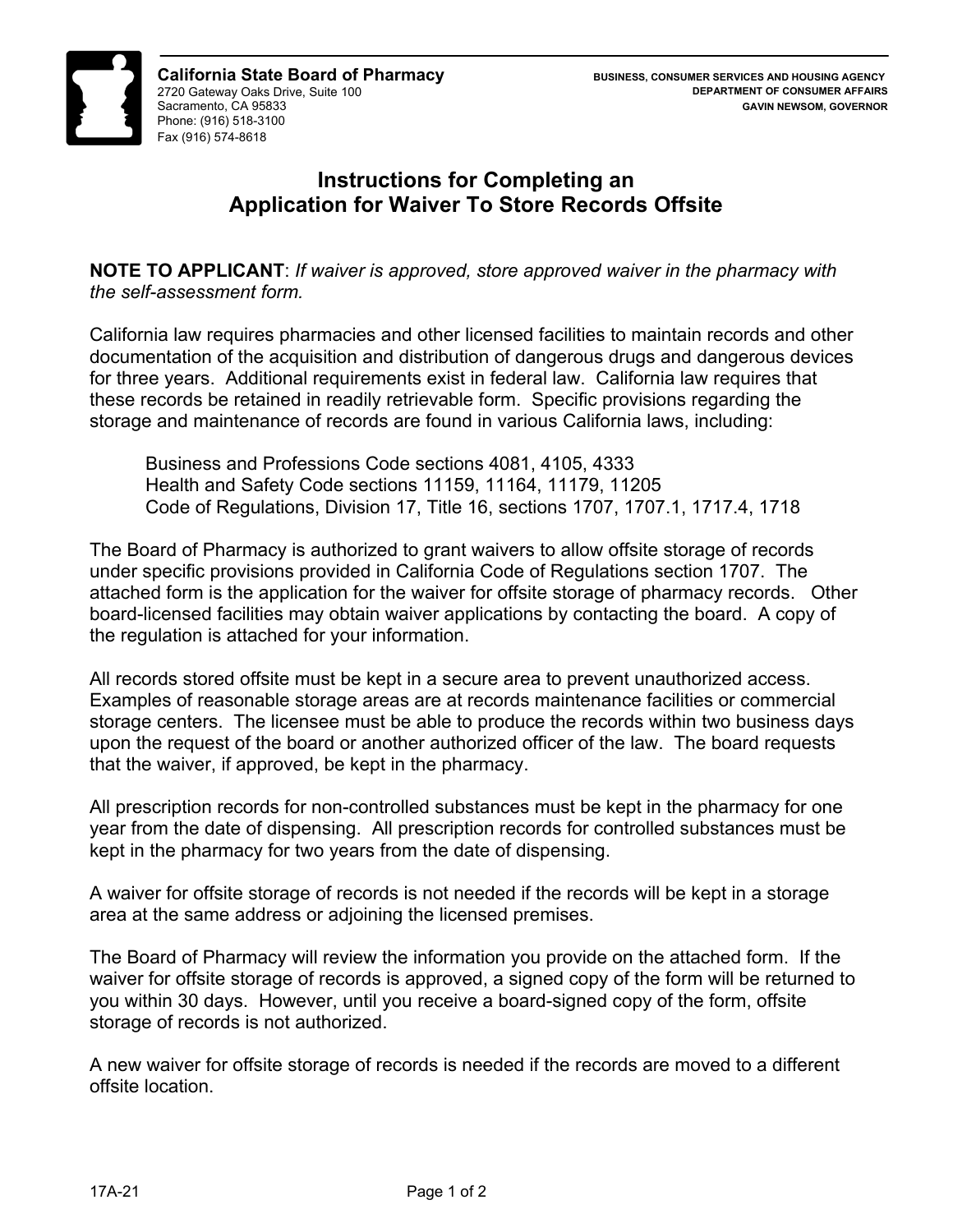## 1707 **Waiver Requirements for Offsite Storage of Records**

- (a) Pursuant to subdivision (e) of Section 4105 of the Business and Professions Code and subdivision (c) of Section 4333 of the Business and Professions Code, a waiver shall be granted to any entity licensed by the board for offsite storage of the records described in subdivisions (a), (b) and (c) of Section 4105 of the Business and Professions Code unless the applicant has, within the preceding five years, failed to produce records pursuant to Section 4081 of the Business and Professions Code or has falsified records covered by Section 4081 of the Business and Professions Code.
- (b) An entity that is granted a waiver pursuant to subdivision (a) shall:
	- (1) maintain the storage area so that the records are secure, including from unauthorized access; and
	- (2) be able to produce the records within two business days upon the request of the board or an authorized officer of the law.
- (c) In the event that a licensee fails to comply with the conditions set forth in subdivision (b), the board may cancel the waiver without a hearing. Upon notification by the board of cancellation of the waiver, the licensee shall maintain all records at the licensed premises.
- (d) A licensee whose waiver has been cancelled pursuant to the provisions set forth in subsection (c) may reapply to the board when compliance with the conditions set forth in subsection (b) can be confirmed by the board.
- (e) Notwithstanding any waiver granted pursuant to subdivision (a), all prescription records for non controlled substances shall be maintained on the licensed premises for a period of one year from the date of dispensing.
- (f) Notwithstanding any waiver granted pursuant to subdivision (a), all prescription records for controlled substances shall be maintained on the licensed premises for a period of two years from the date of dispensing.
- (g) Notwithstanding the requirements of this section, any entity licensed by the board may store the records described in subdivisions (a), (b) and (c) of Section 4105 of the Business and Professions Code in a storage area at the same address or adjoining the licensed premises without obtaining a waiver from the board if the following conditions are met:
	- (1) The records are readily accessible to the pharmacist-in-charge (or other pharmacist on duty, or exemptee) and upon request to the board or any authorized officer of the law.
	- (2) The storage area is maintained so that the records are secure and so that the confidentiality of any patient-related information is maintained.
- Note: Authority cited: Section 4005, Business and Professions Code. Reference: Sections 4081, 4105 and 4333, Business and Professions Code.